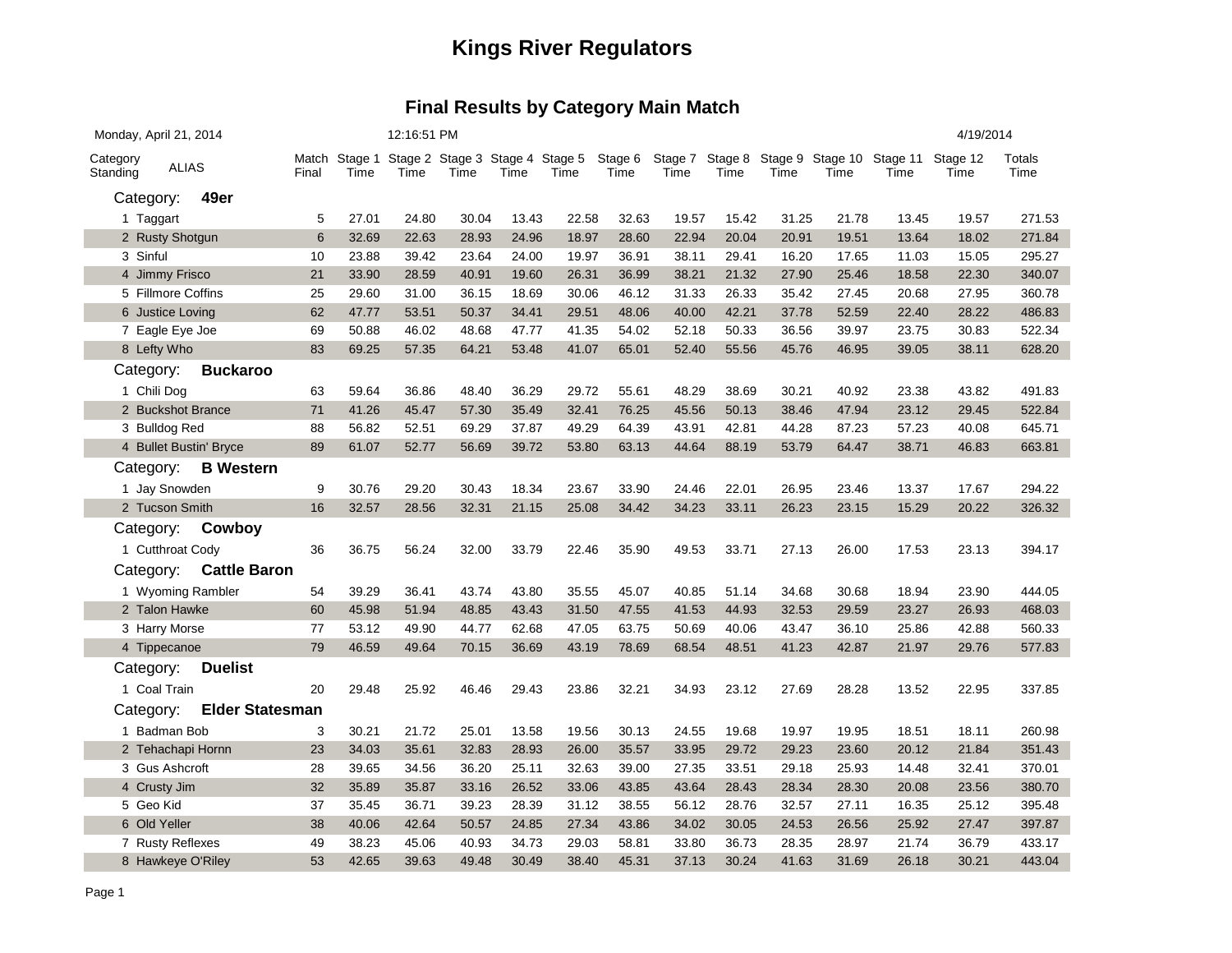| Match Stage 1 Stage 2 Stage 3 Stage 4 Stage 5<br>Stage 6<br>Stage 7 Stage 8<br>Stage 9 Stage 10 Stage 11 Stage 12<br>Category<br><b>ALIAS</b><br>Standing<br>Final<br>Time<br>Time<br>Time<br>Time<br>Time<br>Time<br>Time<br>Time<br>Time<br>Time<br>Time<br>Time | Totals<br>Time |
|--------------------------------------------------------------------------------------------------------------------------------------------------------------------------------------------------------------------------------------------------------------------|----------------|
| 999.99<br>999.99<br>999.99<br>999.99<br>999.99<br>999.99<br>999.99<br>999.99<br>999.99<br>999.99<br>93 Pancho Sin Lefty<br>93<br>999.99<br>999.99                                                                                                                  | 11,999.88      |
| Category: Frontiersman                                                                                                                                                                                                                                             |                |
| 43.88<br>47.23<br>79.32<br>43.12<br>30.54<br>54.90<br>37.11<br>50.69<br>34.73<br>1 Jailhouse Jim<br>75<br>32.66<br>42.93<br>33.37                                                                                                                                  | 530.48         |
| <b>Frontier Cartridge</b><br>Category:                                                                                                                                                                                                                             |                |
| 26.31<br>38.33<br>27.15<br>23.79<br>20.38<br>29.54<br>20.00<br>25.89<br>1 Snakebite<br>26.58<br>16.03<br>8.49<br>17.70<br>8                                                                                                                                        | 280.19         |
| 2 Three Fingered Dutchman<br>35<br>33.95<br>37.17<br>37.73<br>36.66<br>26.46<br>40.32<br>31.62<br>42.21<br>32.06<br>35.96<br>13.11<br>26.82                                                                                                                        | 394.07         |
| 42<br>35.97<br>40.26<br>37.31<br>35.72<br>31.69<br>49.04<br>35.16<br>31.39<br>28.08<br>26.23<br>18.97<br>35.68<br>3 Trapper McDaniels                                                                                                                              | 405.50         |
| 4 Fargo<br>90<br>72.66<br>96.08<br>69.02<br>66.85<br>50.59<br>72.81<br>55.80<br>80.41<br>58.35<br>62.17<br>35.31<br>51.42                                                                                                                                          | 771.47         |
| <b>Frontier Cartridge Duelist</b><br>Category:                                                                                                                                                                                                                     |                |
| 1 Wildcat John<br>37.27<br>32.44<br>42.95<br>23.42<br>29.64<br>38.72<br>32.49<br>25.82<br>35.67<br>29.17<br>24.67<br>27<br>17.17                                                                                                                                   | 369.43         |
| 2 Mad Dog McCoy<br>50<br>30.81<br>30.32<br>41.96<br>38.82<br>34.65<br>50.38<br>42.08<br>38.63<br>57.44<br>34.82<br>10.76<br>24.60                                                                                                                                  | 435.27         |
| 25.25<br>44.64<br>41.73<br>3 Slick Rock Rooster<br>51<br>41.87<br>36.89<br>43.66<br>30.08<br>44.05<br>34.93<br>35.18<br>26.98<br>31.12                                                                                                                             | 436.38         |
| 64<br>48.05<br>46.92<br>27.04<br>52.98<br>25.72<br>33.16<br>4 Grizzly Peak Jake<br>43.16<br>32.51<br>50.58<br>65.70<br>33.16<br>33.43                                                                                                                              | 492.41         |
| Category: Gunfighter                                                                                                                                                                                                                                               |                |
| 40.54<br>33.13<br>44.41<br>35.39<br>28.98<br>49.93<br>25.65<br>36.16<br>18.92<br>24.94<br>1 One Eyed Fat Man<br>45<br>48.41<br>28.66                                                                                                                               | 415.12         |
| 34.17<br>2 OI 'Dollar<br>48<br>44.69<br>40.51<br>40.02<br>37.05<br>37.16<br>45.48<br>28.11<br>33.30<br>31.43<br>20.87<br>40.37                                                                                                                                     | 433.16         |
| 43.34<br>25.23<br>3 Sawdust Kid<br>52<br>39.11<br>34.24<br>21.23<br>29.92<br>47.21<br>48.71<br>43.12<br>65.13<br>16.71<br>23.92                                                                                                                                    | 437.87         |
| 4 Lizard Face<br>57<br>43.25<br>43.30<br>50.49<br>25.64<br>33.98<br>57.32<br>41.98<br>36.86<br>36.61<br>37.23<br>34.33<br>16.94                                                                                                                                    | 457.93         |
| 32.27<br>5 Colt Eastwood<br>58<br>35.40<br>42.17<br>38.03<br>37.73<br>45.01<br>50.45<br>54.11<br>43.90<br>19.62<br>25.71<br>35.20                                                                                                                                  | 459.60         |
| 6 Jim Fannon the Blacksmith<br>86<br>68.98<br>54.36<br>64.52<br>46.20<br>37.97<br>68.71<br>61.07<br>51.76<br>45.45<br>45.56<br>69.46<br>26.46                                                                                                                      | 640.50         |
| <b>Grand Patron</b><br>Category:                                                                                                                                                                                                                                   |                |
| 1 Mariposa Slim<br>113.48<br>86.12<br>66.09<br>48.12<br>91<br>106.81<br>94.47<br>87.92<br>104.39<br>124.84<br>55.83<br>51.08<br>38.62                                                                                                                              | 977.77         |
| <b>Buckarette</b><br>Category:                                                                                                                                                                                                                                     |                |
| 36.37<br>30.88<br>23.15<br>35.99<br>33.83<br>31.38<br>26.17<br>25.94<br>1 Morguns Ann Ammo<br>24<br>41.47<br>17.79<br>23.28<br>25.57                                                                                                                               | 351.82         |
| <b>Ladies B Western</b><br>Category:                                                                                                                                                                                                                               |                |
| 1 Tahoe Tattler<br>47.44<br>61.05<br>52.97<br>78<br>65.09<br>49.51<br>70.01<br>52.84<br>49.93<br>38.52<br>34.50<br>22.88<br>29.78                                                                                                                                  | 574.52         |
| Category:<br><b>Cowgirl</b>                                                                                                                                                                                                                                        |                |
| 59<br>45.94<br>51.93<br>43.11<br>32.41<br>56.34<br>45.74<br>27.01<br>27.12<br>1 Rusty Rita<br>36.10<br>49.47<br>19.34<br>31.98                                                                                                                                     | 466.49         |
| Category:<br><b>Ladies Duelist</b>                                                                                                                                                                                                                                 |                |
| 1 Miss Barah Lee Misditt<br>70<br>62.56<br>47.86<br>49.98<br>54.21<br>34.48<br>50.63<br>45.81<br>43.92<br>35.10<br>35.77<br>31.32<br>30.97                                                                                                                         | 522.61         |
| 82<br>53.87<br>52.17<br>59.20<br>54.72<br>41.42<br>63.80<br>65.42<br>62.33<br>45.55<br>40.94<br>45.03<br>2 Manny's Granny<br>35.86                                                                                                                                 | 620.31         |
| <b>Grande Dames</b><br>Category:                                                                                                                                                                                                                                   |                |
| 1 Lady Gunner<br>72<br>54.11<br>42.43<br>44.03<br>40.63<br>34.55<br>49.77<br>59.55<br>32.70<br>69.42<br>36.85<br>35.02<br>25.10                                                                                                                                    | 524.16         |
| <b>Ladies Gunfighter</b><br>Category:                                                                                                                                                                                                                              |                |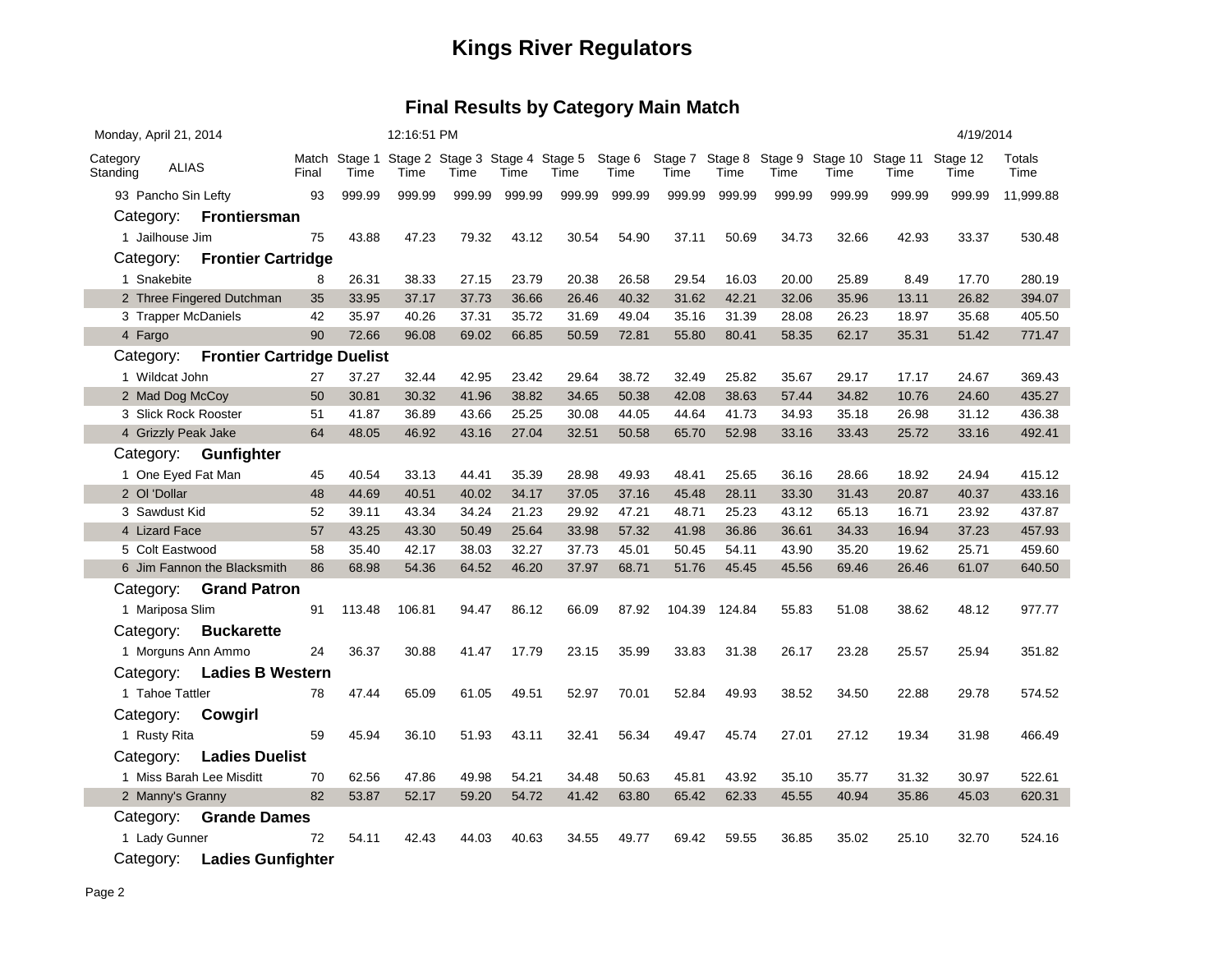| Monday, April 21, 2014                    |                          |                         |                | 12:16:51 PM |        |                                                       |        |        |                 |                         |        |        |        | 4/19/2014                         |                  |                |
|-------------------------------------------|--------------------------|-------------------------|----------------|-------------|--------|-------------------------------------------------------|--------|--------|-----------------|-------------------------|--------|--------|--------|-----------------------------------|------------------|----------------|
| Category<br>Standing                      | <b>ALIAS</b>             |                         | Final          | Time        | Time   | Match Stage 1 Stage 2 Stage 3 Stage 4 Stage 5<br>Time | Time   | Time   | Stage 6<br>Time | Stage 7 Stage 8<br>Time | Time   | Time   | Time   | Stage 9 Stage 10 Stage 11<br>Time | Stage 12<br>Time | Totals<br>Time |
| 1 Rebecca West                            |                          |                         | 30             | 39.76       | 31.66  | 36.61                                                 | 28.52  | 30.37  | 36.84           | 35.59                   | 37.29  | 25.09  | 31.84  | 14.23                             | 27.64            | 375.44         |
| 2 Lady Bulldog                            |                          |                         | 40             | 51.25       | 36.69  | 42.68                                                 | 16.39  | 29.14  | 40.90           | 44.73                   | 32.88  | 27.19  | 31.43  | 27.29                             | 21.80            | 402.37         |
|                                           |                          | Category: Ladies Senior |                |             |        |                                                       |        |        |                 |                         |        |        |        |                                   |                  |                |
| 1 Bella Coola                             |                          |                         | 31             | 34.70       | 35.60  | 33.89                                                 | 34.75  | 22.41  | 42.15           | 39.58                   | 37.44  | 28.46  | 33.35  | 14.64                             | 23.68            | 380.65         |
| 2 Meaner N Me                             |                          |                         | 47             | 34.70       | 31.90  | 43.36                                                 | 27.70  | 30.48  | 60.03           | 54.81                   | 32.39  | 32.39  | 35.71  | 18.15                             | 26.34            | 427.96         |
|                                           |                          | 3 Great Speckled Body   | 67             | 59.68       | 44.54  | 51.72                                                 | 41.47  | 36.16  | 61.14           | 48.94                   | 46.83  | 34.64  | 35.17  | 27.40                             | 28.66            | 516.35         |
| <b>Ladies Senior Duelist</b><br>Category: |                          |                         |                |             |        |                                                       |        |        |                 |                         |        |        |        |                                   |                  |                |
| 1 Dirty Sally                             |                          |                         | 80             | 50.21       | 56.61  | 55.04                                                 | 50.59  | 36.53  | 60.99           | 47.89                   | 77.87  | 47.96  | 44.34  | 27.10                             | 43.07            | 598.20         |
| <b>Ladies Silver Senior</b><br>Category:  |                          |                         |                |             |        |                                                       |        |        |                 |                         |        |        |        |                                   |                  |                |
| 1 Pocket Change                           |                          |                         | 29             | 35.64       | 34.94  | 39.10                                                 | 23.59  | 23.13  | 38.43           | 37.80                   | 36.53  | 32.87  | 33.40  | 13.21                             | 26.57            | 375.21         |
| 2 Brandy Rose                             |                          |                         | 66             | 46.63       | 44.83  | 55.39                                                 | 33.15  | 39.48  | 53.68           | 56.29                   | 46.13  | 35.71  | 35.67  | 26.88                             | 30.81            | 504.65         |
| 3 Poison Oakley                           |                          |                         | 73             | 49.99       | 52.65  | 59.38                                                 | 37.89  | 37.60  | 52.46           | 62.17                   | 50.21  | 34.47  | 32.96  | 26.65                             | 27.76            | 524.19         |
| 4 Allie Mo                                |                          |                         | 81             | 52.97       | 49.40  | 50.38                                                 | 47.83  | 37.53  | 61.16           | 60.71                   | 66.61  | 48.19  | 44.02  | 36.44                             | 43.99            | 599.23         |
| 5 Pozo Polly                              |                          |                         | 85             | 52.56       | 62.40  | 53.79                                                 | 41.98  | 45.63  | 71.75           | 58.52                   | 63.76  | 52.10  | 49.80  | 30.82                             | 49.23            | 632.34         |
| Category:                                 |                          | <b>Lady Wrangler</b>    |                |             |        |                                                       |        |        |                 |                         |        |        |        |                                   |                  |                |
| 1 B. Haven Badly                          |                          |                         | 44             | 36.86       | 35.54  | 33.27                                                 | 30.39  | 25.45  | 37.01           | 61.61                   | 30.71  | 30.67  | 38.45  | 23.10                             | 25.88            | 408.94         |
| 2 Ida Missus                              |                          |                         | 76             | 49.68       | 56.82  | 50.58                                                 | 35.94  | 57.61  | 50.57           | 59.43                   | 40.55  | 39.36  | 33.58  | 43.38                             | 33.67            | 551.17         |
| Category:                                 |                          | <b>Senior</b>           |                |             |        |                                                       |        |        |                 |                         |        |        |        |                                   |                  |                |
| 1 El Lazo                                 |                          |                         | 4              | 32.87       | 20.09  | 25.54                                                 | 16.13  | 31.93  | 31.15           | 26.06                   | 23.72  | 19.51  | 19.54  | 9.09                              | 15.30            | 270.93         |
| 2 Bulldog Ric                             |                          |                         | $\overline{7}$ | 26.83       | 24.86  | 28.83                                                 | 16.38  | 20.64  | 28.79           | 34.80                   | 20.34  | 21.00  | 20.04  | 13.54                             | 18.41            | 274.46         |
|                                           |                          | 3 Snap Shot Dualin      | 12             | 33.41       | 31.17  | 28.99                                                 | 31.84  | 19.71  | 30.30           | 25.18                   | 32.62  | 23.12  | 22.14  | 14.60                             | 19.47            | 312.55         |
| 4 Bucket of Blood                         |                          |                         | 13             | 29.74       | 40.08  | 29.08                                                 | 27.70  | 31.69  | 32.66           | 26.57                   | 18.75  | 22.54  | 22.96  | 12.10                             | 20.69            | 314.56         |
| 5 Tex Wayland                             |                          |                         | 33             | 46.68       | 27.61  | 39.06                                                 | 17.58  | 26.07  | 45.29           | 40.18                   | 31.20  | 26.94  | 35.77  | 23.41                             | 21.71            | 381.50         |
| 6 Panhandle Place                         |                          |                         | 55             | 47.50       | 39.91  | 49.12                                                 | 36.40  | 28.81  | 50.64           | 38.43                   | 28.77  | 33.79  | 41.55  | 23.77                             | 27.90            | 446.59         |
| 7 Kaweah Kid                              |                          |                         | 61             | 36.77       | 37.32  | 37.44                                                 | 29.99  | 22.55  | 37.10           | 47.52                   | 22.44  | 23.93  | 150.00 | 13.62                             | 21.90            | 480.58         |
| Category:                                 |                          | <b>Senior Duelist</b>   |                |             |        |                                                       |        |        |                 |                         |        |        |        |                                   |                  |                |
| 1 Gus Buck Silver                         |                          |                         | 39             | 46.55       | 37.61  | 34.25                                                 | 28.74  | 26.93  | 50.04           | 32.91                   | 28.89  | 30.46  | 28.24  | 21.21                             | 34.05            | 399.88         |
|                                           |                          | 2 Two Fingers Slim      | 41             | 45.71       | 34.47  | 38.41                                                 | 27.60  | 30.38  | 51.81           | 33.32                   | 35.14  | 29.78  | 28.60  | 24.74                             | 23.94            | 403.90         |
|                                           | 3 Two Toe Bill Quickshot |                         | 43             | 35.45       | 40.41  | 40.69                                                 | 33.32  | 25.26  | 36.91           | 53.22                   | 28.73  | 31.15  | 26.97  | 31.71                             | 23.80            | 407.62         |
| 4 Tollhouse Tracker                       |                          | 56                      | 51.06          | 43.55       | 41.08  | 28.09                                                 | 29.73  | 49.57  | 37.29           | 46.57                   | 34.20  | 32.98  | 23.86  | 35.22                             | 453.20           |                |
| 5 Levi Longneck                           |                          | 65                      | 46.90          | 50.89       | 50.60  | 38.66                                                 | 35.38  | 52.90  | 44.95           | 36.81                   | 34.61  | 49.96  | 21.95  | 31.23                             | 494.84           |                |
| 6 Cool Water Mike                         |                          | 84                      | 54.76          | 42.89       | 64.15  | 45.66                                                 | 38.51  | 72.64  | 82.80           | 58.15                   | 42.13  | 50.15  | 34.83  | 42.71                             | 629.38           |                |
| 7 Perilous T                              |                          |                         | 93             | 999.99      | 999.99 | 999.99                                                | 999.99 | 999.99 | 999.99          | 999.99                  | 999.99 | 999.99 | 999.99 | 999.99                            | 999.99           | 11,999.88      |
| Category:                                 |                          | <b>Silver Senior</b>    |                |             |        |                                                       |        |        |                 |                         |        |        |        |                                   |                  |                |
| 1 Warthog Red                             |                          |                         | 11             | 27.91       | 26.80  | 33.05                                                 | 20.90  | 20.70  | 46.48           | 37.66                   | 17.98  | 22.88  | 22.19  | 14.04                             | 18.31            | 308.90         |